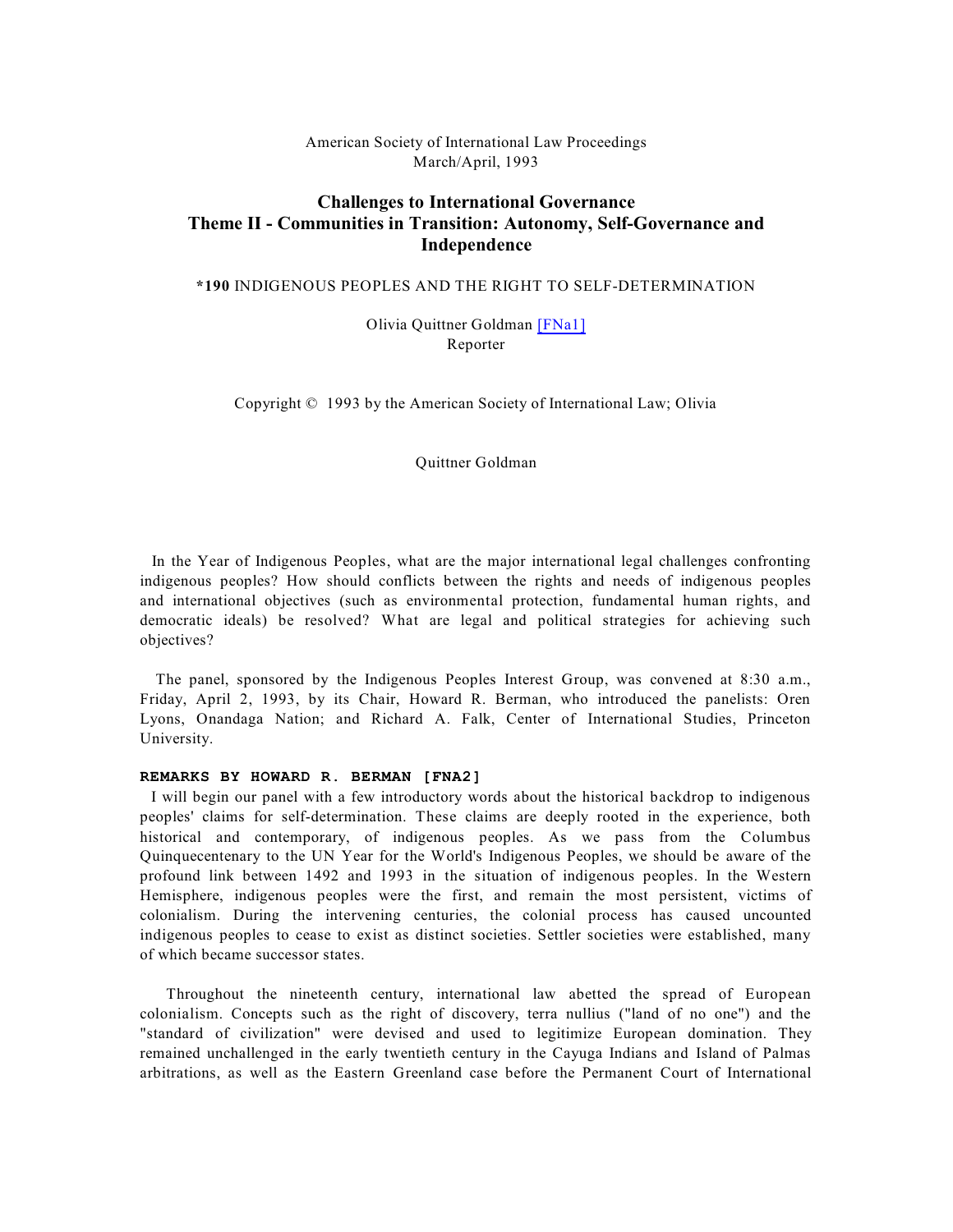Justice. These doctrines were not directly repudiated until the World Court's advisory opinion in the Western Sahara case in 1975.

In a number of countries, these colonial doctrines of legitimization have continued to form the conceptual basis for the relationship between the state and indigenous peoples in municipal law. In other regions, the establishment of international frontiers on the basis of uti possidetis enclosed indigenous peoples within states without their consent. In either case, consensual incorporation into the state was a rare occurrence.

Indigenous peoples that have maintained their distinct identities into the present continue to face a very serious threat to their survival. Their relationships to dominant societies are structurally indistinguishable from classic colonialism. Indeed, it can be accurately termed a process of internal colonialism, in which indigenous peoples endure administrative control, dispossession from lands and resources, and forced or induced assimilation.

The counterpoint to colonialism has always been self-determination. The conceptual and political problem faced by indigenous peoples today, however, is that they are, for the most part, located within existing states. That raises difficult **\*191** questions: What does self-determination mean in these circumstances? To what degree can, or will, the international community respond to the requirements for indigenous survival? History is relevant in this area, but our solutions must be contemporary.

Let us shift focus now, to some of the solutions proposed within the international community that address the issue of self-determination for indigenous peoples. Some of these solutions take an active stance in relation to self-determination, such as those of the UN Working Group on Indigenous Populations. Others take a more tangential, possibly antagonistic, approach to the issue, such as the recent International Labour Organisation Convention 169.

I would like to begin with the Draft Declaration on the Rights of Indigenous Peoples, developed by the UN working group. [\[FN1\]](#page-8-0) Although the text is fairly well advanced at this point, I want to emphasize that it remains a draft before an expert body within the UN human rights system. The final realization of the Declaration through the UN General Assembly is still some time away. After passage through the Sub-Commission on Prevention of Discrimination and Protection of Minorities, it will advance to the Human Rights Commission, probably at its 1995 session. If it is approved (possibly with some reshaping) by the Human Rights Commission, it will be transmitted to the General Assembly for adoption.

For some governments attending meetings of the Working Group on Indigenous Populations, the issue of self-determination begins and ends with the threat of secession and dismemberment of the state. Indeed, some indigenous peoples do define their right to self-determination in terms of political independence. For the most part, however, indigenous participants have taken a functional approach to self-determination without proposing a particular formula for its ultimate implementation. They have posed self-determination as the right to control their institutions, territories, resources, social orders and cultures without external domination or interference, and the right to establish their relationships with the dominant society and the state on the basis of consent. Control and consent are the principal concepts underlying this approach.

From my observations, I would say that indigenous positions have manifested three general objectives in relation to the draft Declaration: (1), an unqualified affirmation of their right to selfdetermination consistent with language of Common Article 1 of the International Covenants on Human Rights (1976), [\[FN2\]](#page-7-0) leaving the question of their mode of implementation open; (2) to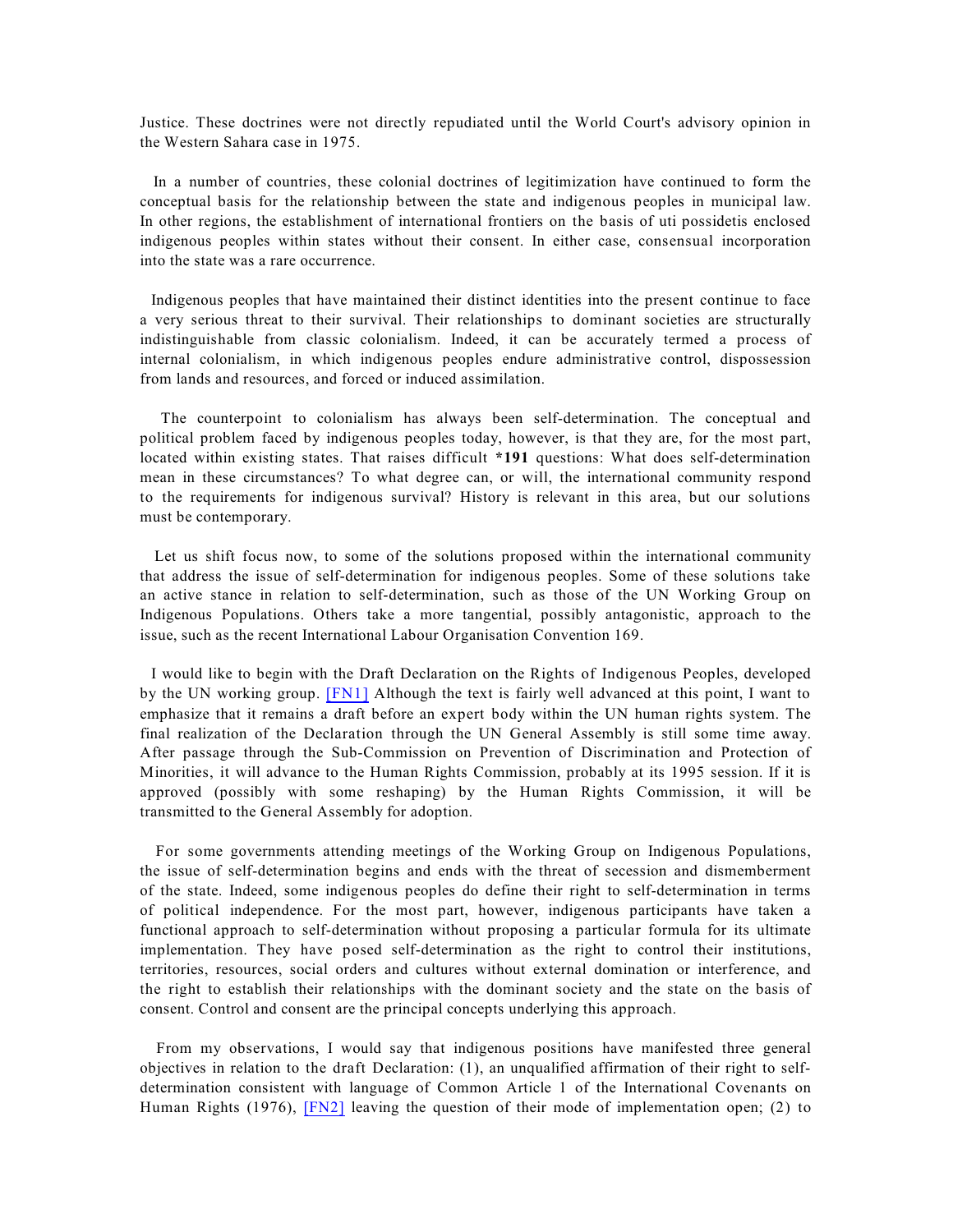ensure that the substantive content of the instrument reflects a right of self-control in all areas: governance, lands and resources, social relations and culture; and (3) to ensure that nothing in the instrument contradicts or impairs the exercise of self-control in those areas. It is also my observation that over the years, and to varying degrees, the members of the working group have come to appreciate that functional aspects of self-determination are both a matter of fundamental justice and a necessity for indigenous survival as distinct peoples.

Article 1 of the draft Declaration states: "Indigenous peoples have the right to self-determination in accordance with international law, by virtue of which they may freely determine their political status and institutions, and freely pursue their **\*192** economic, social and cultural development. An integral part of this is the right to autonomy and self-government."

The language of Article 1 is apparently broad. In the 1992 working group session, however, Chair Erica Daes stated that self-determination "as reflected in the draft Declaration was used in its internal character, that is, short of any implications which might encourage the formation of independent states." In other words, in her view the Declaration does not engage the issue of external self-determination. On close reading, her interpretation seems valid. The phrase "in accordance with international law" in Article 1 connects self- determination with the broader field of international law, in which the right to external self-determination has been commonly viewed as limited to non-self- governing territories, as defined through the political process of decolonization, and perhaps now to the disintegration of multinational states. Obviously, we are dealing with an evolving concept.

The neutrality of Article 1 is further supported by several other provisions of the draft Declaration that form a kind of scaffolding around it. Article 4, for example, states that "nothing in the declaration implies a right to engage in activities contrary to the UN Charter or the Declaration on Friendly Relations. [\[FN3\]](#page-7-0) The Declaration on Friendly Relations is particularly relevant in that it affirms the right to territorial integrity for legitimately constituted states and describes a spectrum of modes for implementing the right of self-determination--including, but not limited to, political independence.

Nevertheless, Article 1 does not foreclose the possibility of external self- determination. The reference to international law also means that those indigenous peoples falling within accepted criteria, or the further evolution of those criteria, would have the legal option of independence. This interpretation is supported by Articles 35 and 37 and the fifteenth preambulatory paragraph, which protect rights under international law, including treaties, and which, by virtue of the language of Article 37, also refers to treaties between states and indigenous peoples. In sum, Article 1 states a general principle of self-determination for indigenous peoples and specifies selfgovernment and autonomy as the minimum content of that principle. These issues are dealt with functionally in part 4 of the Declaration.

Part 4 is something of a grab bag, but the core provisions relate to political rights. Articles 25 and 26, dealing with political participation, are phrased in terms of participation of the peoples as such in the institutions of the state. Article 25 requires recognition of indigenous laws and customs in the legal system of the state, and Article 26 further requires states to obtain the free and informed consent of indigenous peoples before implementing measures that affect their rights.

Article 27 deals directly with what is termed a "right to autonomy in matters relating to their own internal and local affairs." Included in the list that follows are: education, information, mass media, culture, religion, health, housing, employment, social welfare in general, economic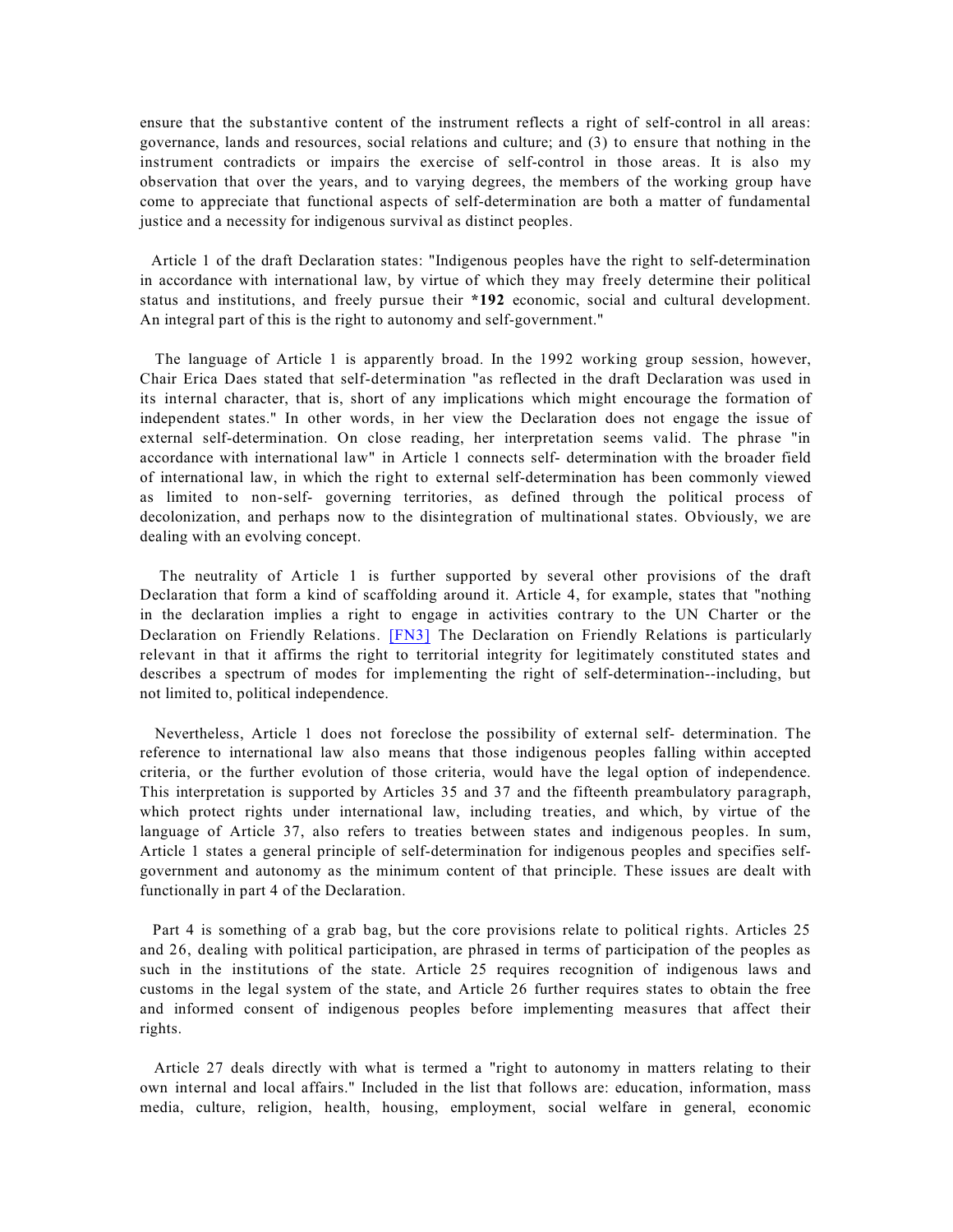activities, land and resources administration, environment, taxation, and entry by nonmembers into indigenous territories. Gudmundur Alfredsson of the UN Centre for Human Rights, who participated in the original drafting of the articles, has said that it was based on the Greenland Home Rule arrangement. Other provisions recognize the right to determine land tenures; the structure, process and membership of indigenous institutions; membership in indigenous societies as a whole; and, when compatible **\*193** with international human rights standards, to maintain customary laws and to determine the responsibility of individuals to their indigenous communities. The right to exercise general civil and criminal jurisdiction within their territories is not explicitly included in these provisions.

I have dealt with the draft Declaration on the Rights of Indigenous Peoples somewhat descriptively; I would like now to offer a few reflections on it. In my view, indigenous control and consent are the measure by which international action must be evaluated. In that light, the Declaration's provisions relating to indigenous political rights need to be strengthened, particularly in the areas of jurisdiction, with jurisdiction linked to a concept of territoriality. Moreover, the instrument fails to adequately protect indigenous rights to the control of natural resources. Finally, I am troubled by the amorphous concept of autonomy. Indigenous selfdetermination needs to be recognized as standing on its own right, not as devolving as a matter of will on the part of the state or the state's administration. In order to fully secure the rights of indigenous peoples, and their ability to survive as distinct societies, new forms of political association will have to be developed between indigenous peoples and states, perhaps with some elements of international personality recognized by the international community.

I have been asked by the other panelists to say a few words about International Labour Organisation Convention 169, the Indigenous and Tribal Peoples' Convention of 1989. From the perspective of the standards that I have identified as necessary for any international instrument on indigenous rights, particularly in the area of self-determination, the Convention is seriously inadequate.

Convention 169 was initially conceived as a revision of an earlier ILO instrument, the Convention Concerning the Protection and Integration of Indigenous . . . Populations in Independent Countries of 1957 (No. 107). Convention 107 is an artifact of the era in which it was developed. The thrust of the instrument was to promote the gradual integration of indigenous individuals into national societies while providing interim measures of protection designed to ameliorate the consequences of rapid assimilation. It therefore legitimized state action that resulted in the disintegration of a number of indigenous societies in ratifying states. At present, twenty-three states remain parties to Convention 107.

By the 1970s, the integrationist content of the instrument caused the ILO acute embarrassment. In 1986, the Governing Body decided to undertake a revision. The revision process actually produced a new convention, albeit one that thematically tracks the earlier instrument. Convention 169 differs from its predecesor in several important ways. First, the promotion of directed integration has been removed. Second, the focus of Convention 169 is on indigenous peoples as collectivities--when rights are recognized, as in the case of land ownership, indigenous peoples as such are identified as the rights-holding entities. There are a few references to indigenous individuals in the text, but the orientation of the Convention is toward the group and group survival. In several provisions, the existence of indigenous social and political institutions is given implicit recognition.

Third, the term of identification is indigenous peoples. Convention 107, in contrast, refers to indigenous populations, an amorphous term that simply aggregates individuals into a certain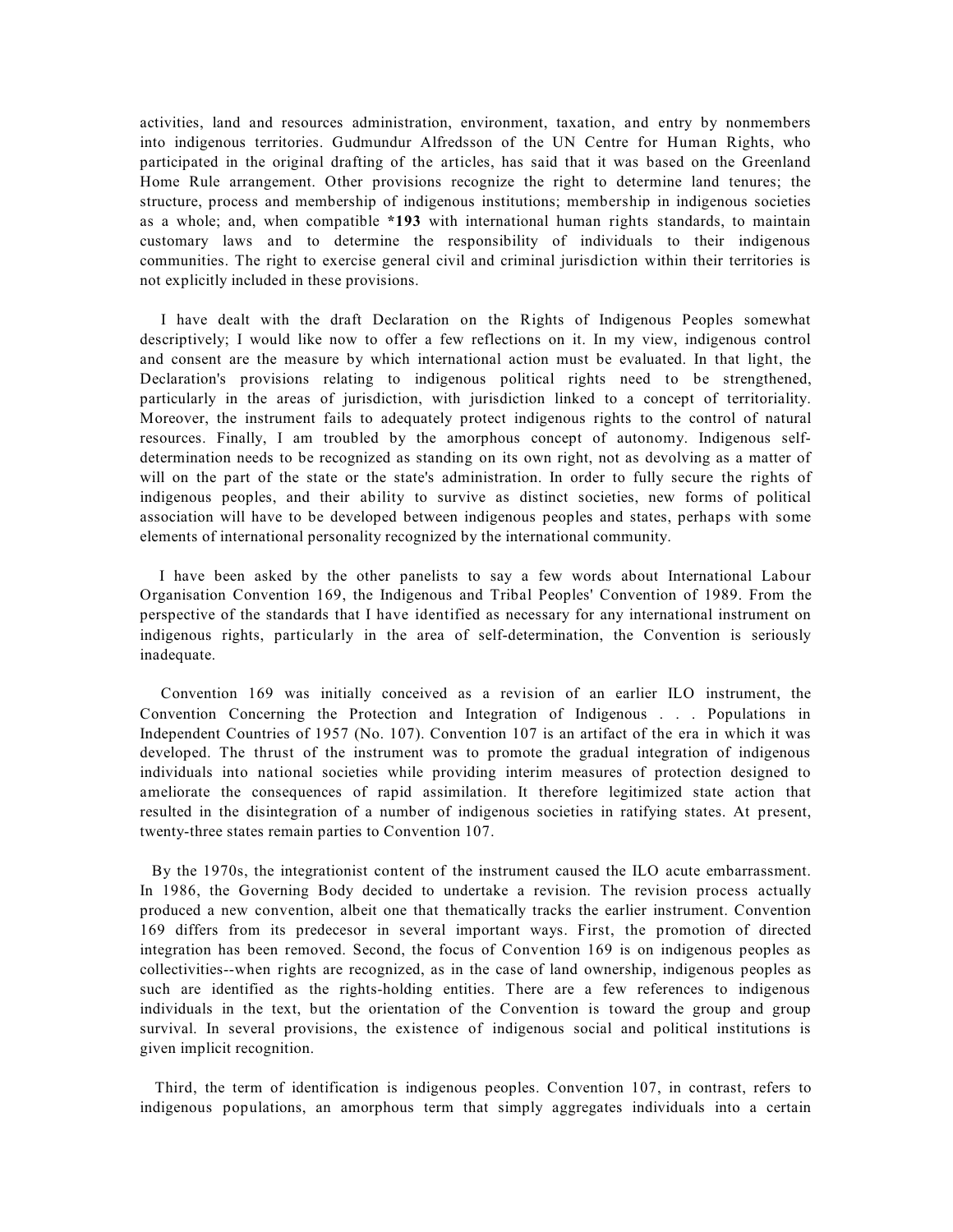category without conveying any sense of specific cultural or political identity, and one that indigenous peoples consider demeaning and racist. Unfortunately, Convention 169 also includes a qualifying clause on the term "peoples" that some have interpreted as limiting the scope of indigenous rights. ("The use of the term 'peoples' in this Convention shall not be construed **\*194** as having any implications as regards the rights which may attach to the term under international  $law."$ 

The clause represents a compromise formulation resulting from a determined effort by some governments to segregate indigenous peoples in international law. Several states, led by Canada, unsuccessfully attempted to include an explicit disclaimer referring directly to self-determination in the text. The adopted version, however, can also be read as a statement of abstention, based on the limited mandate of the ILO as a Specialized Agency within the UN system, in which the organization sought to avoid broader political implications of its language.

For the most part, Convention 169 is not an instrument in which indigenous rights are expressly recognized. There are very few references to rights. It is, in ILO parlance, a "procedural convention" that typically places generally worded requirements on states to behave in certain ways toward indigenous peoples. A consultative process is mandated, but there is no requirement of indigenous consent to governmental action, including removals from ancestral territories, and very few areas in which the instrument recognizes indigenous rights of self-control. Governments remain the arbiters of indigenous rights on all issues. The state retains the legislative prerogative to determine the affairs of indigenous peoples within a set of agreed principles.

The impact of Convention 169 has been sparse to this point. Only five states ratified: Norway, Mexico, Bolivia, Colombia and Costa Rica. Other governments have cited particular provisions of the Convention during recent Working Group debates on the UN draft Declaration, seeking to lower UN standards to the ILO level. Again, I would point to Canada as a government that has played a negative role. Members of the Working Group have not been responsive to these efforts. However, the moment of truth for the draft Declaration will occur when it reaches the political organs of the United Nations.

#### **REMARKS BY OREN LYONS [FNA3]**

Before the term "indigenous peoples" came into contemporary use, we called ourselves Haudenosaunee Ongwehoway Onondaga-Ga. I am Onondaga from the Six Nations Iroquois Confederacy. Haudenosaunee means "the people of the longhouse," and it was our right, at the time we became a confederation of nations about one thousand years ago, to determine for ourselves our names and our direction.

A millennium ago there was a meeting at the Onondaga Lake, led by a man called the Great Peacemaker. He brought five warring nations together and consolidated them into a confederation. This "confederacy of laws" has prevailed until the present day; even recently we were forced to close certain businesses in order to bring the owners into line with Onondaga law, which is somewhat different from New York or United States law. During those days when we gathered together, the Great Peacemaker profoundly set forth the idea of peace.

The principle of our nation is peace. As a result, authority over the activities of the entire population was transferred from the power of the individual into the hands of the people. The people came forward, and it was they who determined who would be the leaders and what was the law. Apparently, we were swimming in democracy at the time, but we did not know the term, and it has been that way for other indigenous peoples as well. In 1975 we met on Vancouver Island, in one **\*195** of the first meetings of North, Central and South American indigenous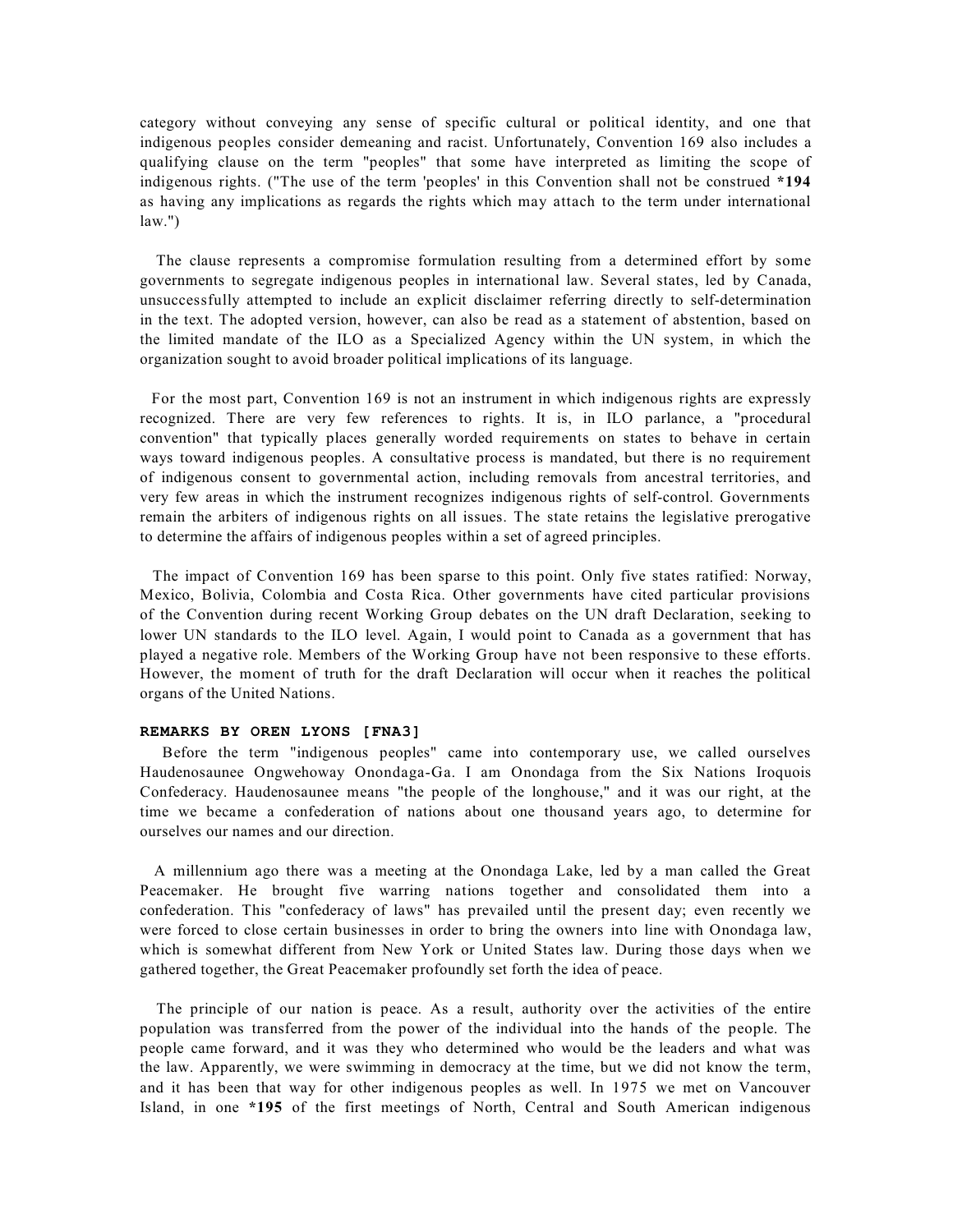peoples. We decided at that time to use the term "indigenous." We discussed the use of the terms "aboriginal" and "native," and we finally decided that when we refer to ourselves we would do so as the indigenous peoples of the Western Hemisphere. The people from South America agreed to use the term as it relates to law and to the international body, but they asked that when we speak of them we call them "Indians," because much blood has been spilled over that term. We are proud, they said, to be called Indians--indios--because we have died, they have branded us, they made us, and so we will keep it. And so, as we said we would, we kept the name for them, right now, I am passing it on to you. So we understand.

So we have called ourselves indigenous peoples of the Western Hemisphere. As we struggled in 1977 to become the first indigenous group to challenge the United Nations as a body in Geneva, it was a historic moment. We gathered 140 or more representatives from North, Central and South America and traveled to Geneva at the invitation of the NGOs to have a historic meeting.

The Haudenosaunee, who had been asked to lead the group, decided that since they did not have a passport they had better make one, as expressing their self-determination and sovereignty. It is a simple definition but that is about what it amounts to; we constructed and issued our own passports. We figured if we were not going to be taken seriously we would know right away, because the borders we were crossing were taken very seriously. We arrived at the Geneva airport and waited for four hours until they eventually let us in on white slips of paper. We did not carry U.S. passports, and that was important to us; that was a definition, a statement being made. As soon as we go through, which was a victory, we said, "Now we can begin with the discussion--at least someone is taking us seriously here.

We received an invitation from the Mayor of Geneva. He asked if the Haudenosaunee--and he used our proper name--would come to a reception on the following day, as he would like to receive us. While this was amazing, it was nevertheless a possibility we had previously considered because we had sent people to Geneva in 1924 when they were discussing the League of Nations. Our presence at that time related to what Mr. Berman was talking about in regard to the activities of the Canadian Government concerning the Haudenosaunee Longhouse. The Canadian Royal Mounted Police had came in and forcibly shut down the Longhouse and installed an elective-style government against the will of the people, and a chief was there to complain. His name was Diskahay, Kiyuay chief, and he was sent by the Haudenosaunee to this great gathering, and although he made it there he was not allowed to attend the meeting.

Well, the Mayor of Geneva greeted us that day in 1977, and it was worth the trip to be accorded the dignity and respect that he presented to us. He told us a story. He said there was a man by the name of Diskahay and he asked if Diskahay was present. Well, he was not able to attend because the original Diskahay would be one thousand years old. The current Diskahay was not able to attend, but he had sent a message because he thought someone might remember that he was there in 1924--and the Mayor did. When he asked whether Diskahay were there, we replied that although he was not we had a message from him, and one of our people presented the message. The Mayor responded, "I am very pleased that he remembered. In 1924 I remember a meeting that was so crowded that people spilled out onto the streets. I remember a speaker, a very dignified gentleman who was an American Indian, and he talked to me. Amongst all the people that **\*196** were there, he took the time to talk to a ten-year- old boy--me. I remember, and that is why you came through that frontier, that border. I made them let you in, and you can come here anytime; you will be welcome with your passport."

In 1924 we had people acting on behalf of the Haudenosaunee. In 1774 we had a man named Joseph Brant travel to England to talk to the King about the war that was coming, the revolution.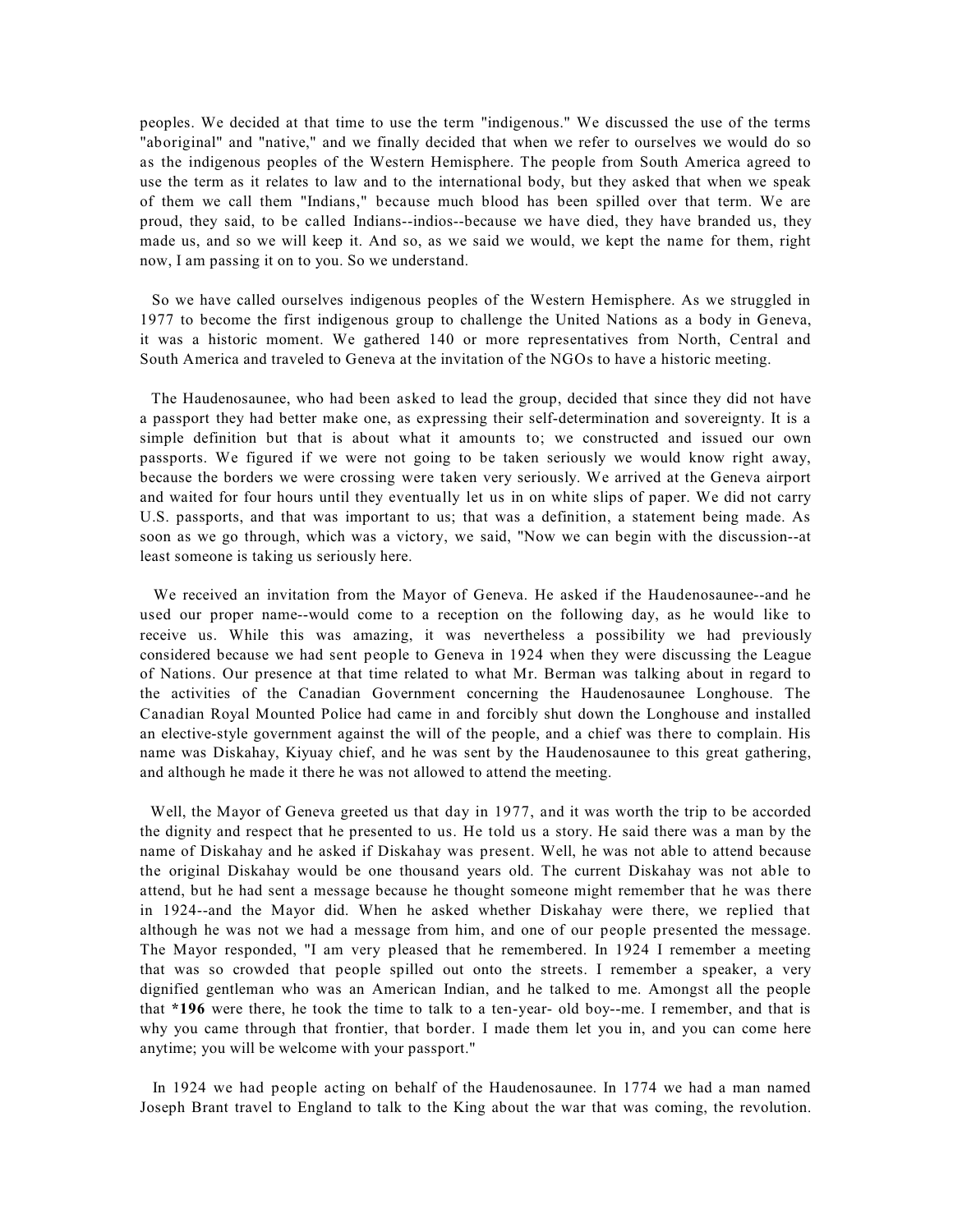In the 1770s we already had scholars at Oxford. As such, we have a sense of ourselves in terms of self-determination. It is very difficult. I know that throughout the United States over the past few years there has been meeting after meeting on sovereignty; Indians are always meeting on sovereignty. I explained to them that they were having meetings on sovereignty because they were looking for something they do not have; somebody else has it and tells you you may have it, and so you try to find it; but every time you try to find it it is not there.

It is curious how sovereignty works in the United States; if something serves the purpose of the state it is sovereign. For instance, in 1991 President Bush appointed a Nuclear Waste Negotiator from the Office of the President to go to Indian land and negotiate a place to put nuclear waste. He appointed this negotiator to speak to poor people and offer them whatever they want in return for taking nuclear waste. We mounted a campaign against that. I am curious as to how long Mr. Clinton will allow that office to function, because as far as I know it is still functioning, but it was created by presidential appointment and therefore can just as easily be eliminated. Now in this case, it serves the government's purpose to recognize Indian sovereignty, because it then does not have to abide by the rules and regulations that govern nuclear wastes elsewhere in the United States. "Indian land is sovereign, and they do not have any rules on the subject there, so let's dump the waste. Now they are sovereign." Of course, people are not going to accept that.

Last year it was discovered that the very poorest people in the United States are the Pine Ridge Lakota people, the Sioux. There is some reason for their poverty, because at one time they exercised their sovereignty: they defeated General Custer at Little Big Horn, and they still have the standard of the U.S. Seventh Cavalry. That is why the U.S. Government presses so hard: they will not give it up--they have not submitted. And the Haudenosaunee have not submitted.

There are people who have not submitted, and there is history. Let me read you an interesting quote: "As for the six nations [Haudenosaunee], having acknowledged themselves subjects of the English, that I conclude, must be a very gross mistake, and I am well satisfied that were they told so they would not be well pleased. I know I would not venture to treat them as subjects unless there was a resolution to make war upon them, which is not very likely to happen, but I believe they would, on such an attempt, very soon resolve to cut our throats." This was in a letter from General Thomas Gage to Sir William Johnson in 1772. In other words, they knew very well that the Haudenosaunee considered themselves sovereign and independent. Indian nations across this country were like that--they all understood freedom and who they were, and they fought very hard.

Today when we struggle for self-determination and make these efforts that we must make, we are gathering support just by dint of a better-educated public. People are becoming more concerned with the broader aspects of human cohabitation, which includes the right to selfdetermination and peace for all peoples. In the process of living together in this land that we call the Great Turtle Island, prior to the landfall of Columbus, people lived together very well. They had confederacies **\*197** up and down and across this country--great confederacies. The confederacy was chosen because that structure allows the sovereignty of each nation to stand forward, and no one is subject to another. That is a great principle.

When Columbus landed we really got into trouble because of different ideas. In this quest for sovereignty and self-determination that indigenous people make in their struggle, we began to find out things that people never told us. Nations with which we had agreements never told us the underpinnings of their activities. Specifically, I am speaking of Christian "dominion" over "pagans and heathens," which was expressed in the Papal Bulls of 1452, 1493 and so forth. These Papal Bulls directed Christians to go out and subject and bring into the fold all heathens and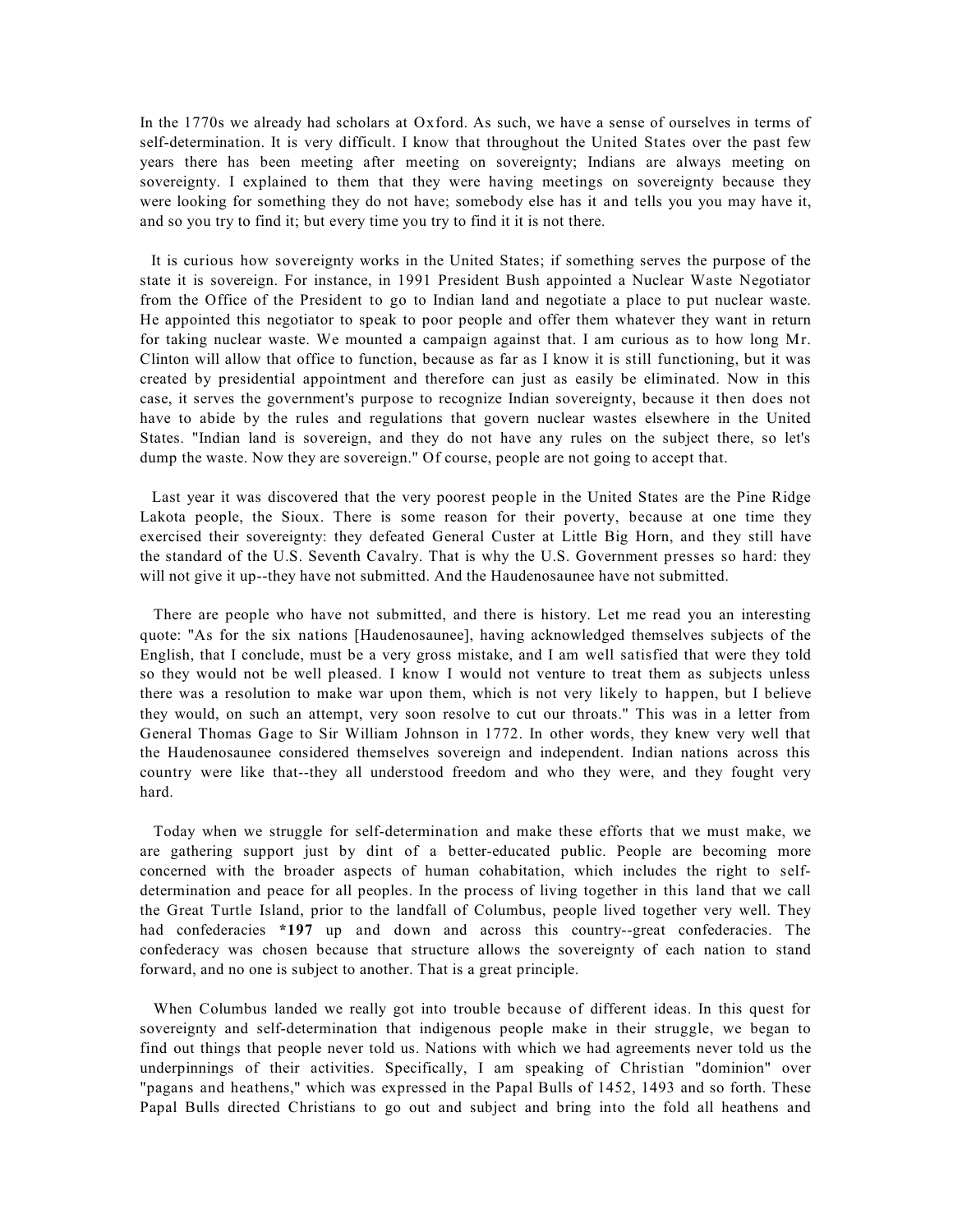pagans, and their lands as well. Thus, when Columbus landed he had a kind of mandate, and that mandate was developed in law; U.S. law regarding American Indians is based on that. This theory of Christian domination, which was a product of European thought, landed here with the Europeans, and our problems from that time have seemed to increase continually.

Some people wonder why, at this point in time in the United States, it is necessary to have an Indian Religious Freedom Act. Out of all the people in this country, why is it that the Indians are currently struggling to get amendments to the Indian Religious Freedom Act. Why do Indians need a religious freedom guarantee? Why is it not necessary to have a religious freedom act for Jews, or Catholics, or Presbyterians, or any other denomination? The answer goes back to the theory of Christian domination.

When Chief Justice John Marshall made many of his famous statements and positionson Native Americans back in 1823 in Johnson v. Mackintosh, [\[FN1\]](#page-8-0) he instilled Christian domination theories in U.S. law. He used them, he cited them, and based the decision on them. So the law of the United States (and also probably of Australia, New Zealand, Africa, and anywhere Christians have overrun indigenous peoples) has this underpinning. It is very difficult to deal with. In 1955 the Supreme Court, in Tee-Hit-Ton Indians v. United States, [\[FN2\]](#page-7-0) used the same theories. The decision is very explicit; it says not only that the federal government can take our lands, but also that it can do so without compensation, and that we cannot use the Fifth Amendment. That is your law. This is five hundred years since Columbus landed.

In 1991, in the Gitskan case [\[FN3\]](#page-7-0) in British Columbia, the Law of Nations as it is called, the Doctrine of Discovery was cited again, and the Gitskan Indians were told in effect, "No, you cannot have a lands claim because you do not have standing. You do not have standing because of the Law of Nations, which says we have dominion over you because you are heathens and we are Christians." That is a very difficult law for us to live with. If the international community is serious about self-determination and helping people, it is about time someone takes up this issue- one of you international lawyers. We have enough problems just trying to stay alive. This issue should interest you, and it is vital to us; it stands there, it is clear, and it is voiced.

Not long ago, when I was speaking to the Department of the Interior about subjects like this they said, in all seriousness, that the alternative to sovereignty is war. In 1993 they are telling us "If you do not like it, take us on." How is that for self-determination? Well, we do not give up, we do not submit, and since the **\*198** United States is a nation of laws we are finding very clearly that land claims made by indigenous peoples and nations do have authority and standing, because the United States declared itself a nation of laws. Now it finds that it has violated these laws and that native people are bringing these violations forward, and they must be addressed.

<span id="page-7-0"></span>In this discussion I have presented some of the concerns I have to deal with day to day as a leader--the law and how the ILO works and how they try to contain us because indigenous peoples means land claims. The argument gets reduced to "We were here first." Indigenous peoples means land, and that is why we have had such a difficult time existing. You must exterminate, extinguish title and people. In some case, as in the United States, it is easier to extinguish the people and their culture than the agreement. Today there are two ways to accomplish this: take the land forcefully, or have an agreement made and give it away. This is what this money and many of the issues currently confronting Indian peoples, such as gaming, are all about. Indian people are giving up things that leaders like Sitting Bull, Tecumseh, Osceola and Red Shirt fought and died for. Now we have "teflon" leaders of Indian nations who are willing to give all of it up for the quick money of casinos, which will not be around long anyway. A weak spot was found, and it is being exploited to the fullest extent. Not everyone agrees with that. The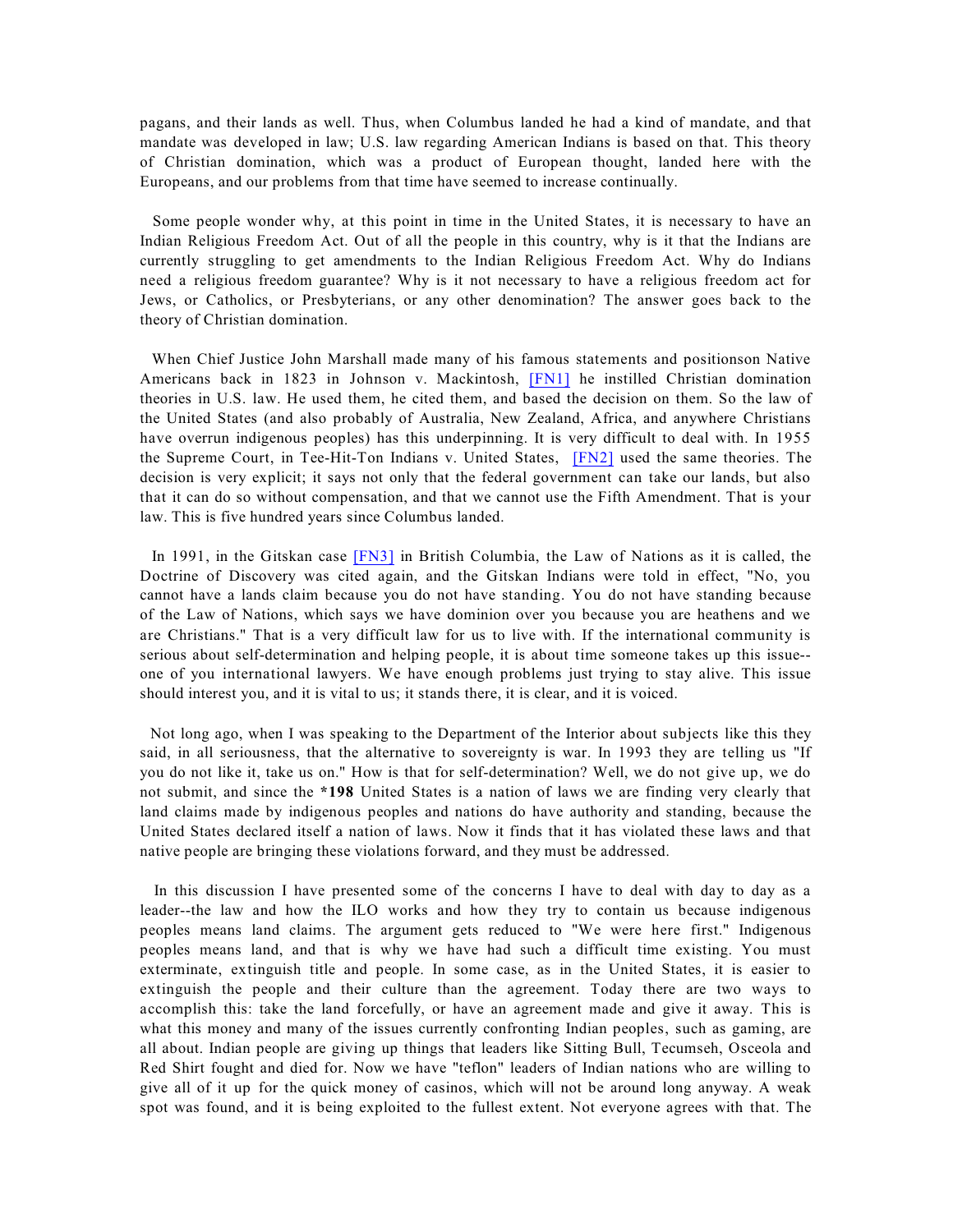system of governance in place in the United States allows those in Washington to control activities and decisions being made elsewhere--for example, in Guatemala; there are many ways to control people.

So this is what I bring here for your consideration, because in the field, where we live, we will continue to struggle to be sovereign and independent, and to determine for ourselves who and what we are and how we will live. How it will turn out, who knows? Maybe you can help us.

### **REMARKS BY RICHARD A. FALK [FNA4]**

I would first like to mention how powerfully Oren Lyons's presentation expressed the degree to which the concreteness of the specific circumstances-- what happens on the ground--is in tension with the broad doctrinal pursuit of a more supportive normative climate for the struggles of indigenous peoples. I think one has to keep both of those perspectives in view: the quest at the global level for an adequate normative acknowledgment of the victimization of indigenous peoples, and the entitlements drawn from that victimization-- centering, ultimately I think, on the appropriate realization of claims of self-determination--as well as the concreteness of the practice by which self- determination is shaped as a historical reality. The U.S. Constitution's promise of equal protection for minority peoples meant little until a struggle of resistance made those words begin to count in the lives of people.

As such, it is extremely important for those of us concerned with the analysis of international legal issues of this sort to appreciate the fluidity of the legal doctrine in response to practice that can go in two directions, either ignoring the normative claims or reshaping them by a political process that extends the horizon of what is legitimated. Recently, this has become apparent in relation to the principle of self-determination. If one examines the doctrinal formulations of the principle, which admittedly are somewhat ambiguous, they would seem rather clearly to preclude the international communities' actual response to the breakup of the Soviet Union and of Yugoslavia. Even an extreme deconstructionist literary critic **\*199** would have difficulty reading formulations such as those found in General Assembly Resolution 2625 on Friendly Relations, [\[FN1\]](#page-8-0) which talks about the limit on self-determination in terms of territorial unity, that is, the avoidance of the dismemberment of existing states (and there is no parenthesis except for those that are federal states). In other words, I am suggesting that the contours of self-determination are an outcome of history and struggle, and that these contours are only partially a matter of legal craftsmanship and analysis, particularly in an area where entrenched interests and power seek to maintain the status quo to the fullest extent possible.

<span id="page-8-0"></span>In the broad area of human rights and the rectification of injustice, there is often a provisional willingness by states to give ground normatively because they do not believe that they will be required to pay a political price by way of behavioral adjustment. It is easy to give lip service to normative expectations and then not deliver in terms of implementation. One of the striking examples of both sides of this dynamic is connected with the Helsinki Accords of 1975, in which the agreements were mainly understood at the time as validating the postwar European boundaries in a Cold War setting, particularly the division of Germany. The leadership here, and in the West generally, was strenuously criticized for effectively conceding the legitimacy of the Soviet occupation of Eastern Europe. The insertion in the Helsinki Accords of the so- called Basket Three human rights provisions was seen as a kind of meaningless propaganda gift to the West, void of political consequences. We now know, looking back on the Helsinki process, that exactly the reverse was the case. The boundaries that were validated have of course been completely obliterated. Germany is reunified and the peoples of Eastern Europe have achieved self- determination. So, in the course of the life of the Helsinki Accords, Basket Three was much more important than the legitimization of the boundaries.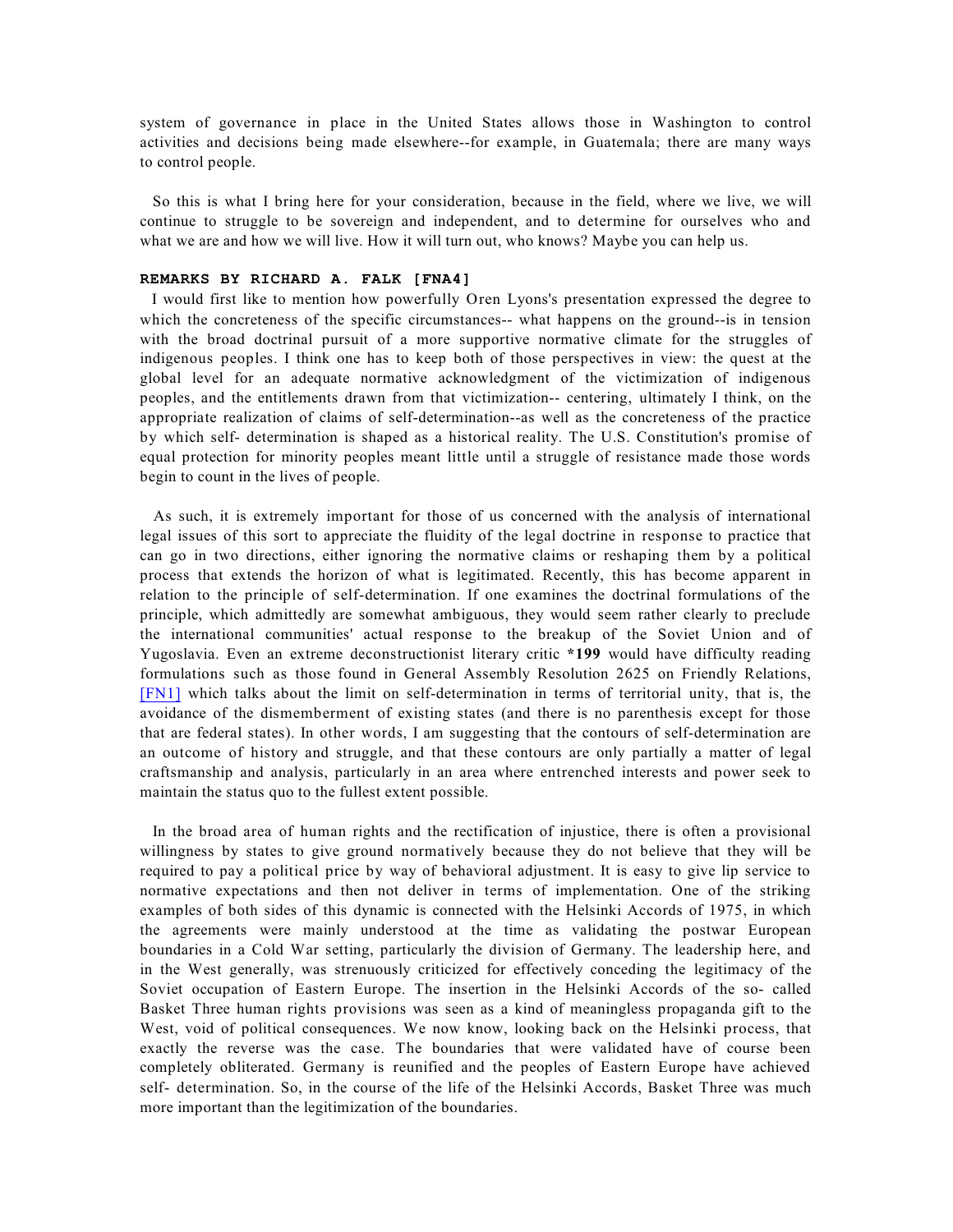In one sense, one can say this shows that the struggles of peoples take precedence over the formal decisions and policies of governments and states. From another perspective, one can say that normative expectations become historically relevant when the political context changes and makes them so. Of course, the meaningfulness of the human rights promises embedded in the Helsinki Accords was activated in part by the emergence of the Gorbachev leadership in the Soviet Union that began to practice what these human rights declarations preached. It was also brought alive by the change in orientation of the peace movement in Europe "from hardware to software," after the long struggle against the cruise and Pershing missiles. This struggle was basically lost with the deployment of the cruise and Pershing missiles in the early 1980s, and the peace movement shifted its emphasis to human rights and democracy, both East and West. This was very encouraging to the dissident movements in Eastern Europe; it gave them the political will to challenge the established authority structure. Thus, these two forces created a new political context--and it is the creation of a new political context that makes a shift in the normative context historically significant and decisive.

Another example of this dynamic is especially telling in the setting of our discussion. For many years the moral and legal case against the Vietnam War was very powerfully advanced in this country on a doctrinal level. That case, however, began to be taken seriously only after the Tet offensive in February 1968. In other words, what happened on the ground in Vietnam changed the relevance of the **\*200** discussion of legal issues, and for the first time mainstream media were interested in hearing the legal arguments of those opposed to the war. Before 1968, it was virtually impossible to gain access to the mainstream media because the political elite in the country had maintained a sufficient consensus that it was not within the domain of legitimate discussion to question the legal and moral basis of U.S. involvement in Vietnam. Once the Tet offensive occurred, however, the political elite was divided, an oppositional part feeling that the costs of the war, its unwinability and its domestic repercussions were so significant that it was not worth pursuing. Although it was not uniformly agreed upon, it was significantly agreed upon that there was a division among the political elite, and this created an opening for the discussion of normative implications of the policy from various viewpoints.

The same pattern--silence and then voice--is also evident in the debate about the legality of nuclear weapons. The moral and legal case has been there all along, like a virus in the body politic. But what activates that virus? What makes it take political hold? This may seem to many of you to be much too large a digression in a discussion of self-determination as it applies to indigenous peoples; if so, I plead guilty. My justification, however, is that there has been a remarkable degree of normative progress in relation to the definition of the rights of indigenous peoples; there has been a clarification of the core grievance that Howard Berman so clearly expressed in his comments about attaining effective functional control and making participation in the control of all aspects of life a reality.

That normative case has been won in a manner that could not have been anticipated a decade ago. Then, one could not have imagined the United Nations declaring a Year of Indigenous Peoples. One could not have imagined a militant activist in the movement for indigenous peoples receiving the Nobel Peace Prize as Rigoberta Menchu of Guatemala did in 1992. One could not have imagined that the Seville Universal Expo, which began a year earlier as a celebration of Christopher Columbus and the Era of Discovery, would end with the Spanish Prime Minister and King feeling it inappropriate even to mention Columbus in the closing ceremonies because the mood had so decisively shifted.